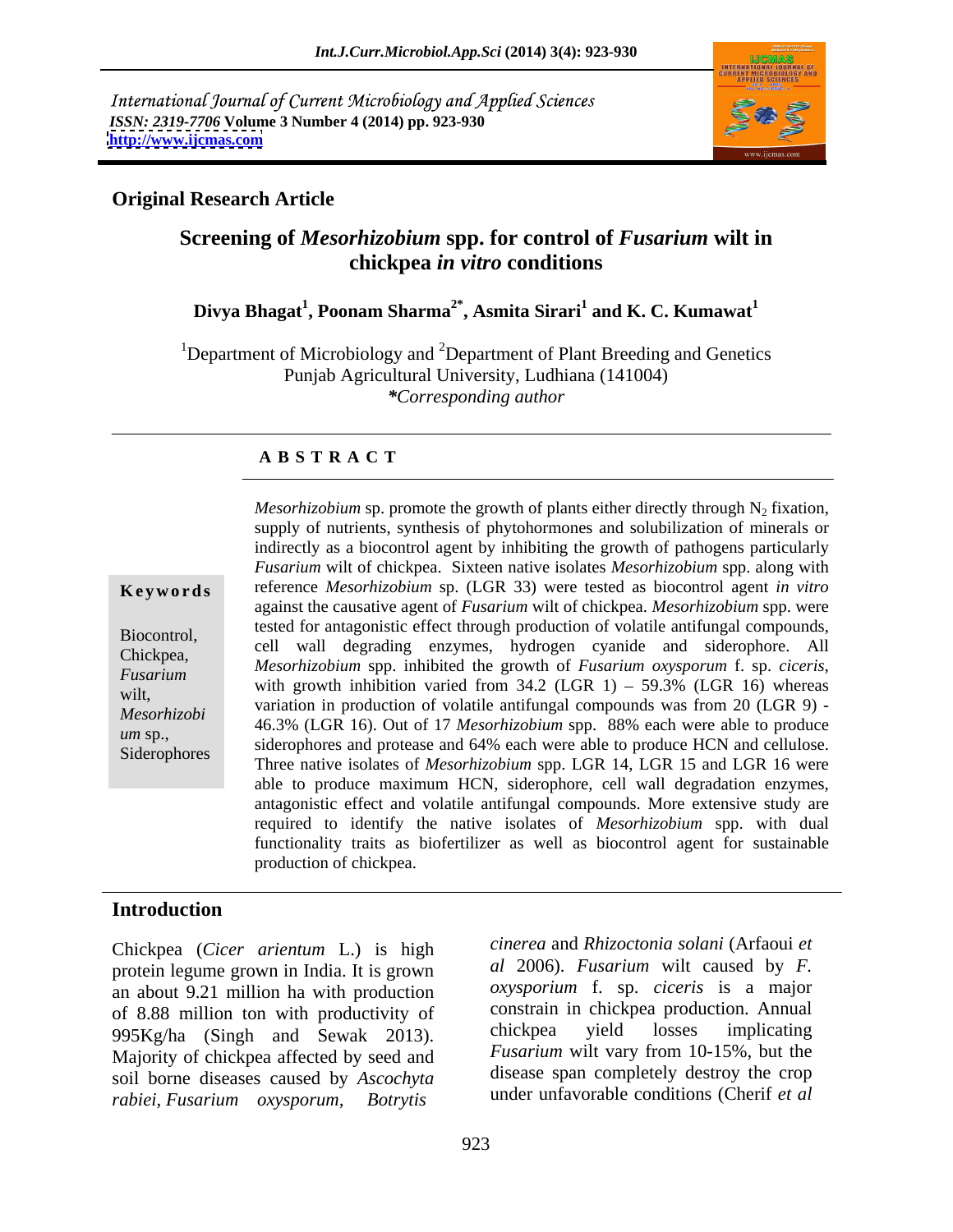2007). *Fusarium oxysporum* can survive in soil for several years by chlamydospores. Various chemical and biocontrol agents have been employed for control of *Fusarium* but rhizobia offer great Sixteen native isolates of Mesorhizobia advantage fixing atmospheric nitrogen in legume nodules and also could have procured from Pulses Microbiology antagonistic effects on soil borne Laboratory, Department of Plant Breeding pathogens (Arfaoui *et al* 2006;

*Rhizobium* is most extensively explored microbe with  $N_2$  fixing capacity on root of<br>more than 20.000 species of family **Isolation of** *Fusarium oxysporum* more than 20,000 species of family Fabaceae (Sharma and Gill 2010). Introduction of specific strains for chickpea nodulation is of particular variety of chickpea JG 62 were collected importance since *Mesorhizobium*  and isolation of fungus was carried out. symbiosis is highly specific. Wilt infected tissue was cut into small

*Mesorhizobium* promotes plant growth either directly through  $N_2$  fixation, or indirectly as a antagonist against indirectly as a antagonist against colony of lungus was transferred to Potato particularly *Fusarium* wilt of chickpea. The biocontrol effect of rhizobia is also was mainted attributed due to the production of secondary metabolites *viz.* cell wall<br>dograding onzume production (protosse) **Biocontrol activities** degrading enzyme production (protease and cellulose), Fe chelating siderophore and HCN or to the accumulation of phytoalexins leading to induction of systematic resistance. (Arora *et al* 2001, Chitinase, cellulase and protease enzyme Arfaoui *et al* 2006 and Deshwal *et al* activities (casein degradation) were Arfaoui *et al* 2006 and Deshwal *et al*

Several bacterial species such *Bacillus, Pseudomonas* and *Rhizobium* are being currently examined as alternative to fungicides due to their perceived level of safety and minimal environmental hazards. Exponentially grown mesorhizobial In present *Mesorhozobium* spp. were being isolates were separately streaked on investigated for their antagonistic activity **EMA** medium supplemented with against *Fusarium oxysporium* sp. *ciceris* in chickpea under *invitro* condition. Supplementation of a filter paper

### **Materials and Methods**

### **Procurement of cultures**

Khalequzzaman and Hossian 2008). University, Ludhiana and were maintained with reference strain LGR 33 were procured from Pulses Microbiology and Genetics, Punjab Agricultural on Yeast Extract Mannitol Agar (YEMA) slants at 4ºC for further study.

### **Isolation of** *Fusarium oxysporum*

Wilt infected plants of a highly susceptible pieces and surface sterilized with 0.01% of  $HgCl<sub>2</sub>$  for 30 sec. and transferred on water agar plates at  $28 \pm 2^{\circ}$ C. After 7 days, white colony of fungus was transferred to Potato Dextrose Agar (PDA) slants. Pure culture was maintained and stored at 4ºC for further use.

### **Biocontrol activities**

### **Cell wall degrading enzyme production**

2003) determined for clear halo zone on chitin,<br>carboxy methyl cellulose (CMC) and Chitinase, cellulase and protease enzyme activities (casein degradation) were determined for clear halo zone on chitin, carboxy methyl cellulose (CMC) and skimmed milk agar plates, respectively as described by (Chaiharn *et al* 2008).

### **HCN Production**

Exponentially grown mesorhizobial YEMA medium supplemented with glycine (4.4g/litre) and simultaneous supplementation of a filter paper impregnated with picric acid (0.5%) in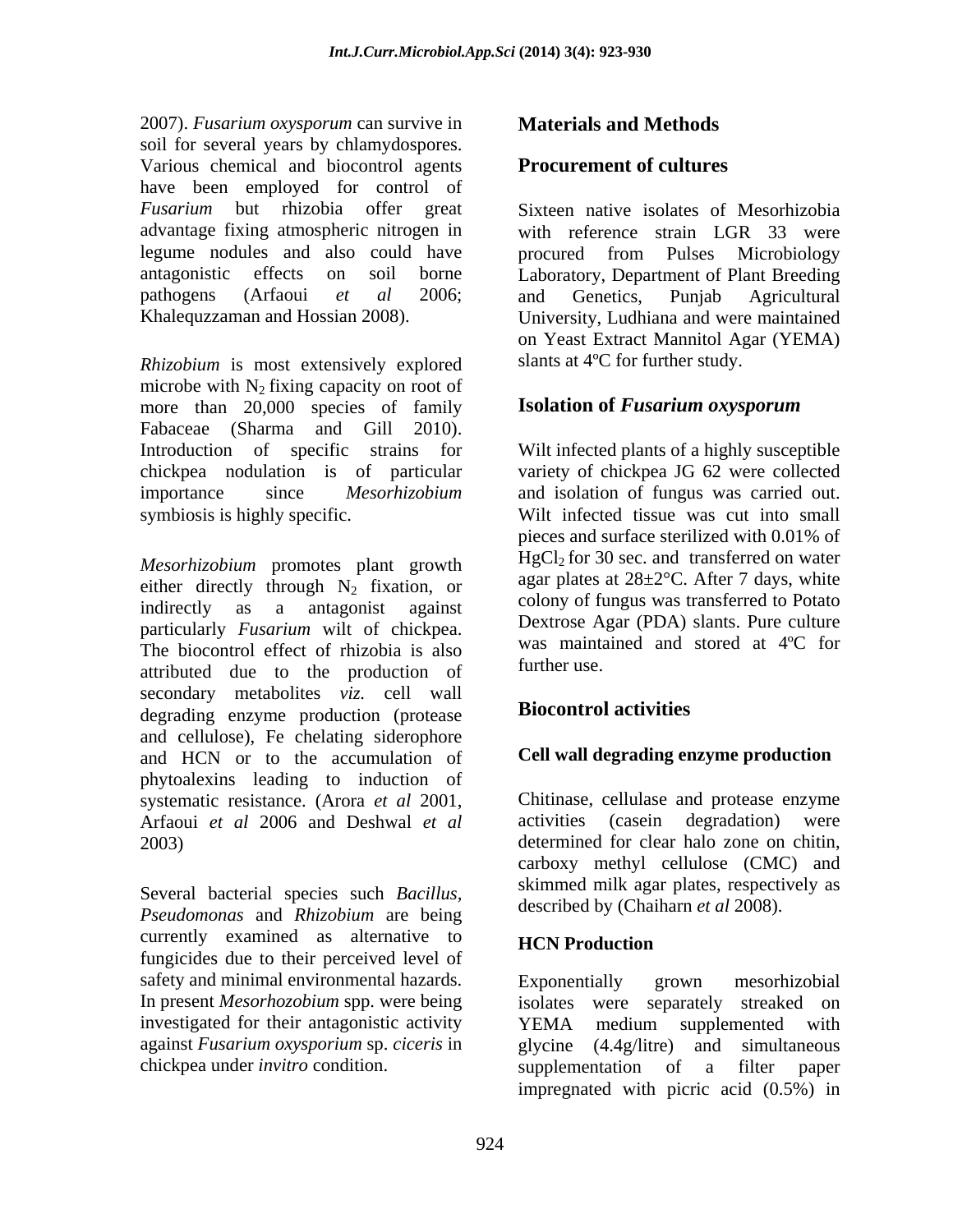sodium carbonate (2%) in the upper lid of **Production** of volatile antifungal Petriplate along with control plate without compounds by potential *Mesorhizobium* inoculum. A change in colour from yellow spp. to orange brown on the filter paper indicated cyanide production (Bakker and Production of volatile antifungal

Siderophore production was done using Different *Mesorhizobium* spp. were bacteria placed over the PDA medium colony due to chelation of iron bound to CAS dye indicated the production of siderophore. **Results and Discussion** 

*In vitro* antagonism was performed on Potato Dextrose Agar (PDA) in Petriplates alongwith reference (LGR33) 88% (15) *Mesorhizobium* sp. were streaked across produce cellulase on CMC medium (Table the two edges of plate and a disc of fungus *Fusarium* sp. was placed in the center of

Where, R is the radius of the fungal colony opposite to the antagonist and r, is the glycosidic<br>radius of the fungal colony towards the polymers radius of the fungal colony towards the

### **Production of volatile antifungal compoundsby potential** *Mesorhizobium* **spp.**

Schippers 1987). compounds by *Mesorhizobium* sp*.* was **Siderophore production**  (Fiddman and Rossal 1993). Two hundred Chrome azurol S (CAS) agar (Schwyn and and second plate containing PDA was Neilands 1987). CAS dye (60.5 mg) and inoculated with a plug of fungus in the then mixed with 10 ml of a FeIII solution center of plate, inverted and placed over  $(1 \text{ mmol/L} \text{FeCl}_3.6\text{H}_2\text{O} \text{ in } 10 \text{ mmol/L}$  bacterial culture. Two plates were sealed HCl). This mixture was mixed with Hexa- together with parafilm and incubated at decyl-Trimethyl-Ammonium Bromide 28±2°C for 24-48 hrs along with control. (HDTMA) dissolved in succinate media. Petriplate containing agar medium without inoculated on succinate media plates. inoculated with fungus. Fungal growth Appearance of clear halo zones around the was measured as increase in radial growth Production of volatile antifungal analysed by growth inhibition (GI) zone microlitre culture of *Mesorhizobium* sp. was spread from YEM broth in a Petridish bacteria placed over the PDA medium of fungus for a period of 5 days.

# **Results and Discussion**

### **Antagonistic effect against** *Fusarium*  **Production of fungal cell wall degrading Wilt enzymes**

by using dual culture technique (Sadfi *et al*  were able to produce protease on skim 2001) with slight modification. Isolates of milk agar and 64% (11) were able to cut from the edge of a 7 day old culture of to produce chitinase on chitin agar plate. Percent growth inhibition after 7 with Yildez *et al* (2012) who reported that days was calculated by using the formula. out of 216 isolates, 8 were able to produce % Inhibition=  $(R - r)$ / $R \times 100$  (moduce chiting roduce chiting roduce chiting roduce  $et \ al (2008)$ antagonist. phenomenon among various species of Out of 16 isolates of *Mesorhizobium* spp. alongwith reference (LGR33) 88% (15) produce cellulase on CMC medium (Table 1). None of *Mesorhizobium* spp. were able medium. Our results are in accordance protease, while no isolate was able to produce chitinase. Robledo *et al* (2008) also reported production of cellulase enzyme by *Rhizbium* sp. and cleavage of glycosidic bonds in plant cell wall considered as a general *Rhizobium* (Antoun and Kloepper 2001). Similarly, Chaiharn *et al* (2008) reported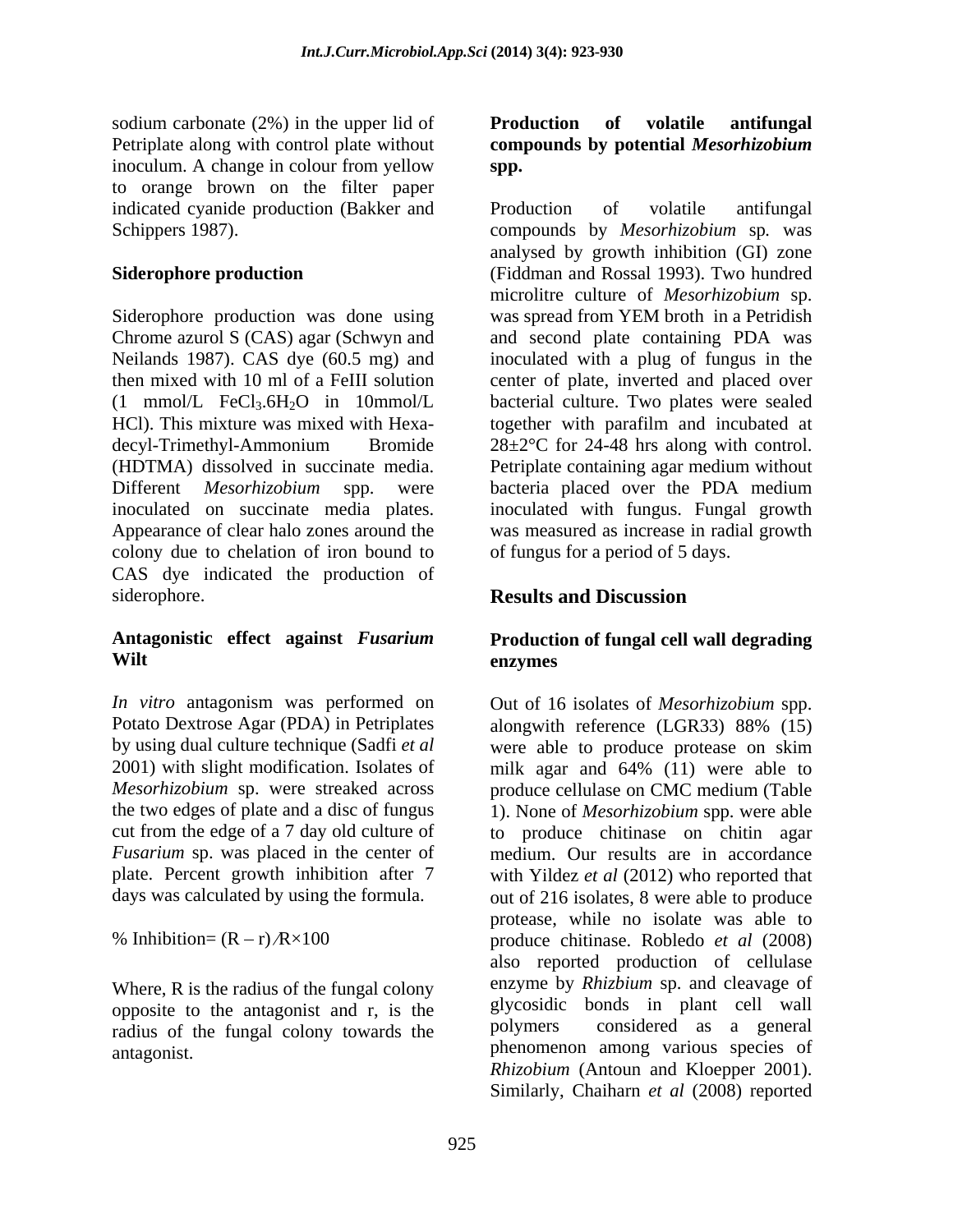glycine from yellow to light brown or reddish brown indicated HCN production (Fig.1). Out of 16 *Mesorhizobium* sp. along with reference *Mesorhizobium* sp. LGR 33 tested, 64% isolates were found positive for HCN production (Table 2).<br>Our results are in aggregated with study. Antagonistic potential of 16 Our results are in agreement with study<br>*Mesorhizobium* spp. collected from conducted by Wani and Khan (2013) who reported the production of HCN by chickpea and it is known to play an important role in biological control (Kucuk *et al* 2013). HCN affects the respiratory system of pathogenic fungi and results in their growth inhibition (Viveros *et al* 2010 and Verma *et al* 2012). Thus HCN producing strains could be safely used as biocontrol agents of *Fusarium* wilt as these strains do not have adverse affect on plant growth (Goel *et al* 2002).

### **Siderophore production**

Siderophore production was tested by formation of orange halo zone around the inoculated bacterial colonies on CAS agar indicated siderophore production (Fig. 2). Federal in  $\frac{1}{2}$  of 46.5-51%. All isolates except LGR 4 and LGR 10 were able to form halo zone after 48 hrs incubation (Table 2). Out of 17 isolates of *Mesorhizobium* sp. 88% were able to

Similarly, Raychaudhuri *et al* (2005) also reported the production of siderophores by *Mesorhizobium* sp. isolated from chickpea. Siderophore production has also been reported earlier in various *Rhizobium* spp. (Carson *et al* 2000, Arora *et al* <sup>2001</sup> and

the production of fungal cell wall Kucuk *et al* 2013) also documented the degrading enzymes *viz.* cellulase, chitinase production of siderophores by *Rhizobium*  and protease by rhizobacteria. sp. as a protector against phytopathogenic **HCN production** the available form of iron  $Fe^{+3}$  in the Change in colour after incubation on unavailable to the phytopathogens and YEMA medium supplemented with consequently protects the plant health fungi. Siderophores are known to bind to chickpea rhizosphere thus making it (Wani and Khan 2013).

### **Antagonistic effect against** *Fusarium*  **Wilt**

*Mesorhizobium* sp. isolates in *Mesorhizobium* sp. LOK 33, were lested Antagonistic potential of 16 *Mesorhizobium* spp. collected from chickpea rhizosphere along with reference *Mesorhizobium* sp. LGR 33, were tested against *Fusarium oxysporum* f. sp. *ciceris*  in dual culture under *in vitro* conditions. All *Mesorhizobium* sp, inhibited the growth of *Fusarium oxysporum* (Table 3).The diameter of fungal growth ranged from 4-5 cm in dual culture as compared to 7 cm in the control (Fig. 3). Thus the potential antagonists were able to inhibit the growth of *Fusarium oxysporum* f. sp. *ciceris* by 2-3 cm as compared to control. Inhibition zone was clearly visible on 5th day after incubation. The percent growth inhibition was found to be in range of 34.2 to 59.3%. Isolates LGR 2, LGR 3, LGR 7, LGR 8, LGR13, LGR14, LGR15 and LGR 16 were most effective *in vitro* and caused reduction in growth of fungus in the range of 46.5-51%.

produce siderophores Subhani *et al* (2013) who also revealed These results are in close agreement with the findings of Kucuk *et al* (2013) and reduced *Fusarium* wilt of chickpea by *Rhizobium* sp. explained their potential as biocontrol agents. Our findings are also in accordance with Inam-ul Haque *et al* (2003) who observed that rhizobia isolated from chickpea are effective in controlling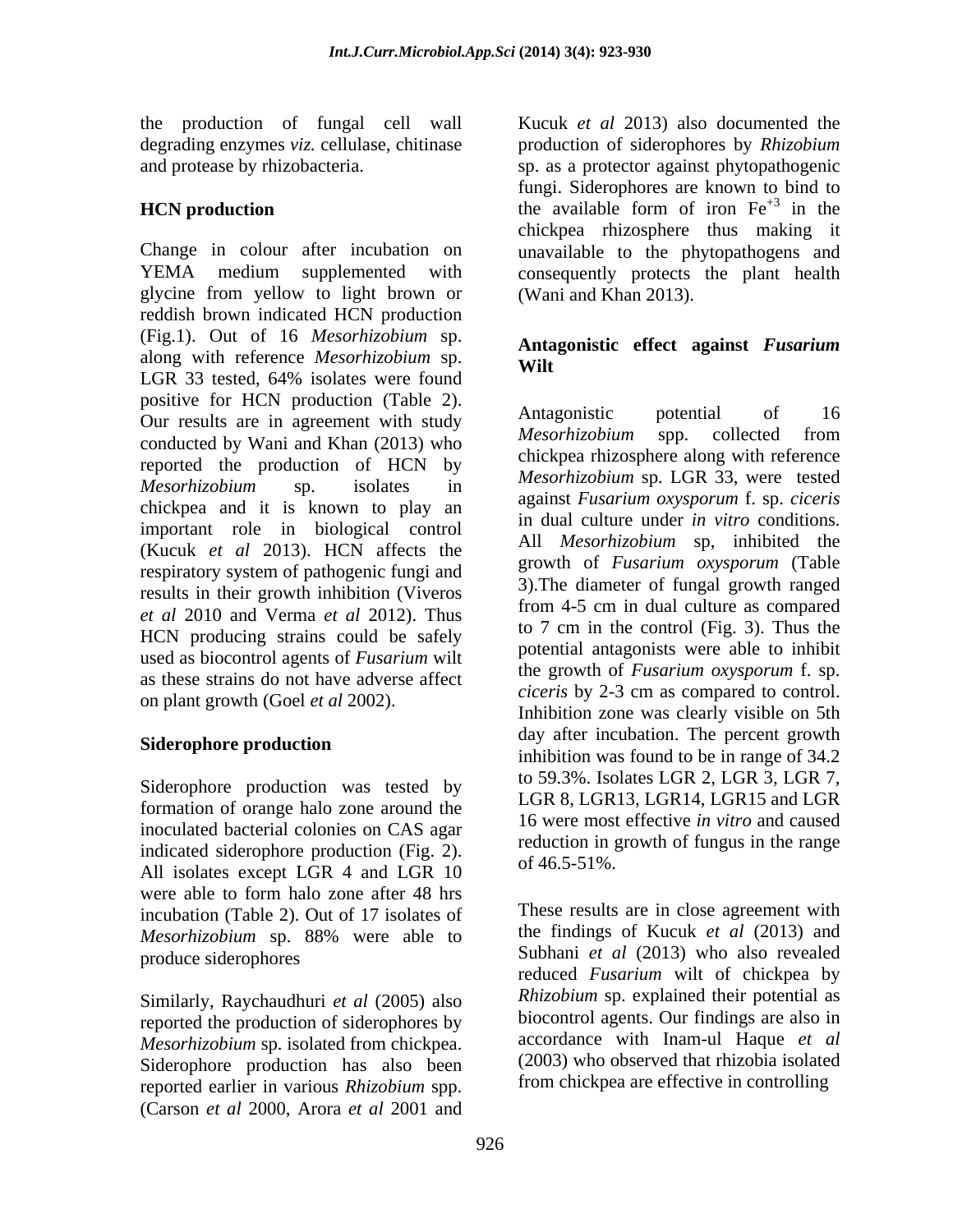| Mesorhizobium sp. | <b>Cellulase</b> | <b>Protease</b>          |
|-------------------|------------------|--------------------------|
| <b>LGR1</b>       |                  |                          |
| LGR2              |                  |                          |
| LGR3              | $+$              |                          |
| LGR4              | $\sim$           |                          |
| LGR5              | $\sim$           | $\sim$                   |
| LGR6              | $+$              | $\sim$                   |
| $_{\rm LGR7}$     |                  | $\sim$                   |
| LGR8              | $+$              | $+$                      |
| LGR9              |                  | $\div$                   |
| LGR10             |                  |                          |
| LGR11             |                  | $\overline{\phantom{0}}$ |
| LGR12             |                  |                          |
| LGR13             |                  | $\sim$                   |
| LGR14             | -⊥               | $-$                      |
| LGR15             |                  |                          |
| LGR16             |                  |                          |
| LGR33(Reference)  |                  |                          |

**Table.1** Screening of *Mesorhizobium* sp. for fungal cell wall degrading enzymes production

+, Positive ; - , Negative

| Table.2 Screening of Mesorhizobium sp. for functionality traits in chickpea |  |
|-----------------------------------------------------------------------------|--|
|-----------------------------------------------------------------------------|--|

| Mesorhizobium sp.  | <b>Siderophore production</b> | <b>HCN</b> production |
|--------------------|-------------------------------|-----------------------|
| LGR1               |                               |                       |
| LGR2               |                               |                       |
| LGR3               |                               |                       |
| LGR4               |                               |                       |
| LGR5               |                               | $\sim$                |
| LGR6               |                               |                       |
| LGR7               |                               | $\sim$                |
| LGR8               |                               |                       |
| LGR9               |                               |                       |
| LGR10              |                               | $\blacksquare$        |
| LGR11              |                               |                       |
| LGR12              |                               |                       |
| LGR13              |                               |                       |
| LGR14              |                               |                       |
| LGR15              |                               |                       |
| LGR16              |                               |                       |
| LGR 33 (Reference) |                               | $\sim$                |
|                    |                               |                       |

+, Positive, - , Negative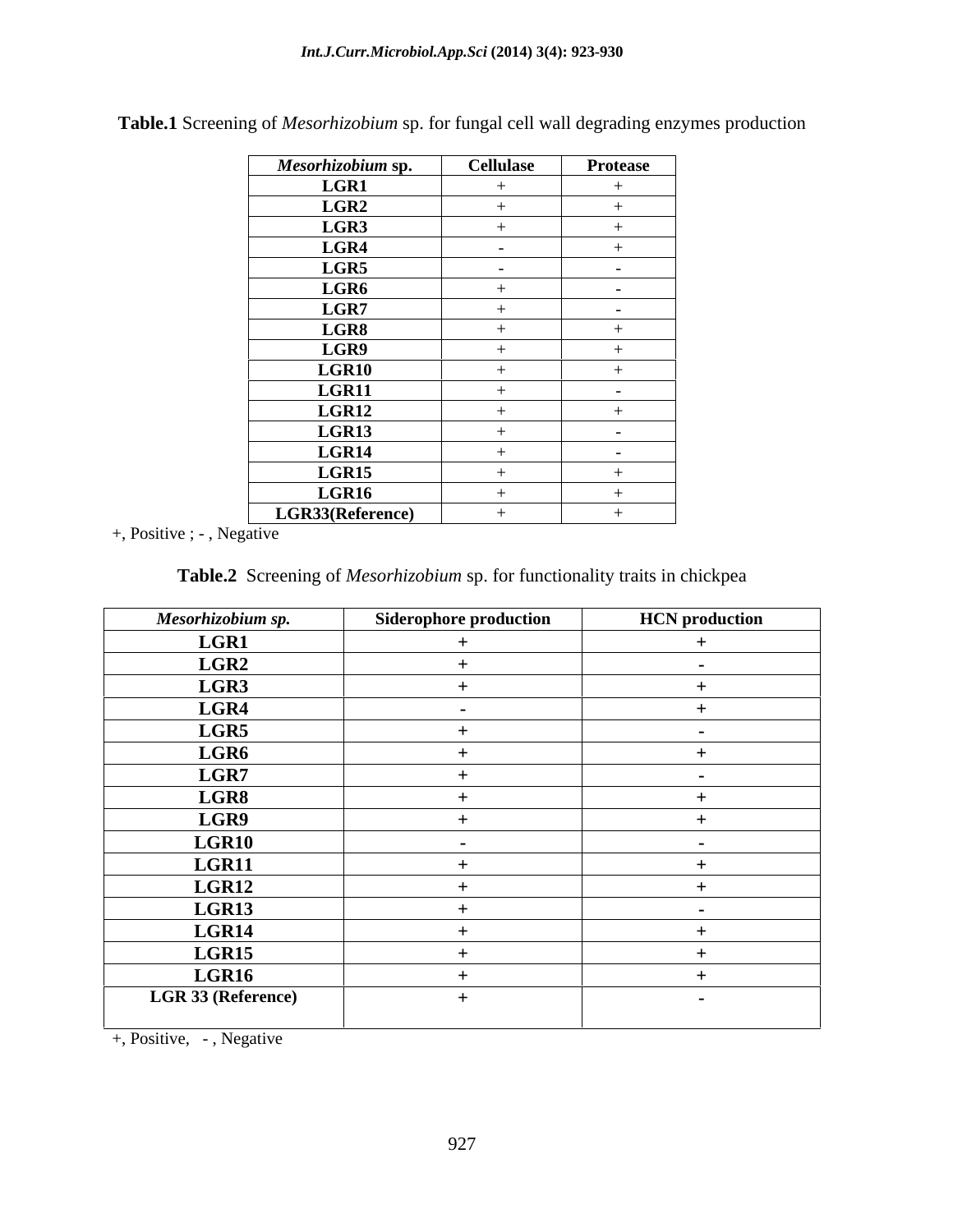| Mesorhizobium sp.  | Growth opposite to | <b>Growth towards the</b>  | <b>Growth inhibition</b> |
|--------------------|--------------------|----------------------------|--------------------------|
|                    | antagonist (cm)    | antagonist (cm)            | (%)                      |
| LGR1               | 4.1                | 2.7                        | 34.2                     |
| LGR2               | 4.5                | 2.4                        | 46.7                     |
| LGR3               | 4.2                | 2.2                        | 47.6                     |
| LGR4               | 4.7                | 2.8                        | 40.4                     |
| LGR5               | 5.2                | $\sim$<br><sup>3.,</sup>   | 40.4                     |
| LGR6               | 3.7                | $\bigcap$ 1<br>$\angle$ .1 | 43.2                     |
| LGR7               | 4.5                | $\bigcap$ 1<br>$\sim$ .    | 53.3                     |
| LGR8               | 4.0                | $\bigcap$ 1<br>$\sim$ .    | 47.5                     |
| LGR9               | 3.8                | 2.2                        | 42.1                     |
| LGR10              | 4.2                | 2.4                        | 42.9                     |
| LGR11              | 3.5                | 2.2                        | 37.1                     |
| LGR12              | 5.0                | 2.8                        | 44.0                     |
| LGR13              | 5.1                | 2.5                        | 50.9                     |
| LGR14              | 4.5                | $\sim$<br>$\sim$ .         | 53.3                     |
| LGR15              | 4.5                | 1.9                        | 57.8                     |
| LGR16              | 5.4                | 2.2                        | 59.3                     |
| LGR 33 (Reference) | 3.7                | 2.4                        | 35.1                     |

**Table.3** Effect of *Mesorhizobium* sp. on growth of *Fusarium oxysporum* f. sp. *ciceris*

**Table.4** Production of volatile antifungal compounds by *Mesorhizobium* sp**.**

| Mesorhizobium sp.           | Volatile antifungal compound |
|-----------------------------|------------------------------|
|                             | produced $(\% )$             |
| <b>Uninoculated Control</b> | 5.2                          |
| <b>LGR1</b>                 | 22.2                         |
| LGR2                        | ND                           |
| LGR3                        | 31.9                         |
| LGR4                        | 28.4                         |
| LGR5                        | ND                           |
| LGR6                        | 23.4                         |
| LGR7                        | ND                           |
| LGR8                        | 22.6                         |
| LGR9                        | 20.0                         |
| LGR10                       | ND                           |
| <b>LGR11</b>                | ND                           |
| LGR12                       | ND                           |
| LGR13                       | 22.4                         |
| LGR14                       | ND                           |
| LGR15                       | 44.2                         |
| LGR16                       | 46.3                         |
| LGR 33 (Reference)          | 24.6                         |

ND- Not detected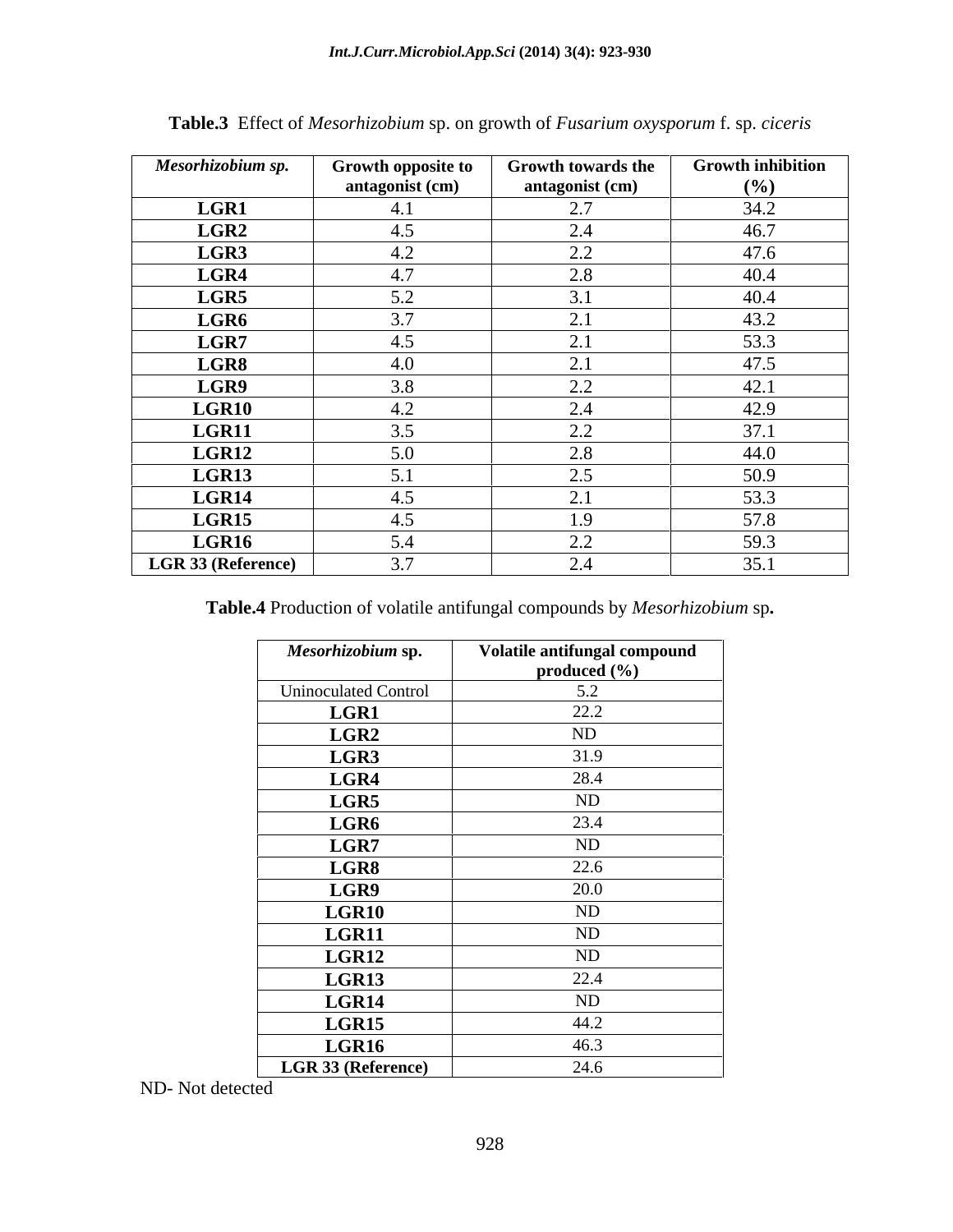*Fusarium* wilt. Inhibition of *Fusarium* wilt Arfaoui A, Sifi B, Hassni M, Hadrami I, is likely due to excretion of essential<br>metabolities produced in excess by the Identification of *Rhizobium* isolates metabolites produced in excess by the *Mesorhizobium* sp. in a medium where it<br>is in limited supply is also well supported<br>Fusarium oxysporum f.sp. Ciceris, the is in limited supply is also well supported with the findings of Arfaoui *et al* (2005).

# **Production of volatile antifungal** 88: 67-75.

with reference *Mesorhizobium* sp. LGR biocontrol potential against<br>33 only 10.68%) were found to produce *Macrophomina phaseolina* that 33, only 10 (58%) were found to produce volatile antifungal compounds (Table 4). A reduction in the radial growth of the test<br>function of velocity and Schippers B, 1987. fungus due to production of volatile antifungal compounds by mesorhizobia<br>
microbia cyanua production in the<br>
microbia cyanua production in the was observed after 5 days of incubation (Fig. 4). Highest volatile antifungal compounds were produced *in vitro* by *Mesorhizobium* sp. LGR-16 (46.3%) and Carson KC, Meyer JM and Dilworth MJ, LGR-15 (44.2%). Sharif *et al* (2003) who reported the rhizobia present in the nodule bacteria. Soil Biology & rhizosphere of plants might be prevented<br>Biocheistry 32: 11-21. by the contact of pathogenic fungi by covering hyphal tip of fungus and by parasitizing it. Two native isolates *viz*.<br>
LGR-15 and LGR-16 were identified as *promoting activities. Journal Kmitl* potential bioagent for control of Fusarium wilt in chickpea. Selection of ideal rhizobia with dual functional traits can be exploited as potential biofertilizer in chickpea. chickpea to fungal pathogenic attacks.

- Antoun H and Kloepper JW, 2001. Plant
- Arfaoui A, Sifi B, El-Hassni M, El-Hadrami afforded by two *Rhizobium* Isolates.
- Boudabous A and Cherif M, 2006. Identification of *Rhizobium* isolates possessing antagonistic activity against *Fusarium oxysporum* f.sp. *Ciceris,* the causal agent of *Fusarium* wilt of chickpea*. Journal of Plant Pathology* 88: 67-75.
- **compounds**  Arora NK, Kang SC and Maheshwari DK, Out of 16 *Mesorhizobium* spp. tested along strains of *Rhizobium meliloti* and their<br>with reference *Mesorhizobium* sp LGP biocontrol potential against 2001. Isolation of siderophore producing strains of *Rhizobium meliloti* and their biocontrol potential against *Macrophomina phaseolina* that causes charcoal rot of groundnut. *Current Science* 81: 673-77.
	- Bakker AW and Schippers B, 1987. Microbial cyanide production in the rhizosphere in relation to potato yield reduction and *Pseudomonas* spp. mediated plant growth-stimulation. *Soil Biology & Biochemistry* 19: 415-57.
	- Carson KC, Meyer JM and Dilworth MJ, 2000. Hydroxamate siderophores of root nodule bacteria. *Soil Biology& Biocheistry* 32: 11–21.
	- Chaiharn M, Chunhaleuchanon S, Kozo A and Lumyong S, 2008. Screening of rhizobacteria for their plant growth promoting activities. *Journal Kmitl Science Technology* 8: 18-23
- **References** Cherif M, Arfaoui A and Rhaiem A, 2007. Phenolic compounds and their role in bio-control and resistance of *Tunisian Journal Plant Protection* 2: 7-21.
	- growth-promoting rhizobacteria promoting strains of Bradyrhizobium (PGPR), In: Brenner S and Miller (*Arachis*) sp. with biocontrol potential JH (ed) *Encyclopaedia of Genetics* Pp: 1477-80. causing charcoal rot of peanut. *Current*  Deshwal VK, Dubey RC and Maheshwari DK, 2003. Isolation of plant-growth promoting strains of *Bradyrhizobium*  against *Macrophomina phaseolina Science* 84: 443–48.
	- I, Boudabbous A and Cherif M, 2005. Fiddman PJ and Rossall S, 1993. The Biochemical analysis of chickpea production of antifungal volatiles by protection against *Fusarium* wilt *Bacillus subtilis*. *Journal of Applied Bacteriology* 74: 119-26.
	- *Journal of Plant Pathology* 4: 35-42. Goel AK, Sindhu SS and Dadarwal KR, 2002.Stimulation of nodulation and